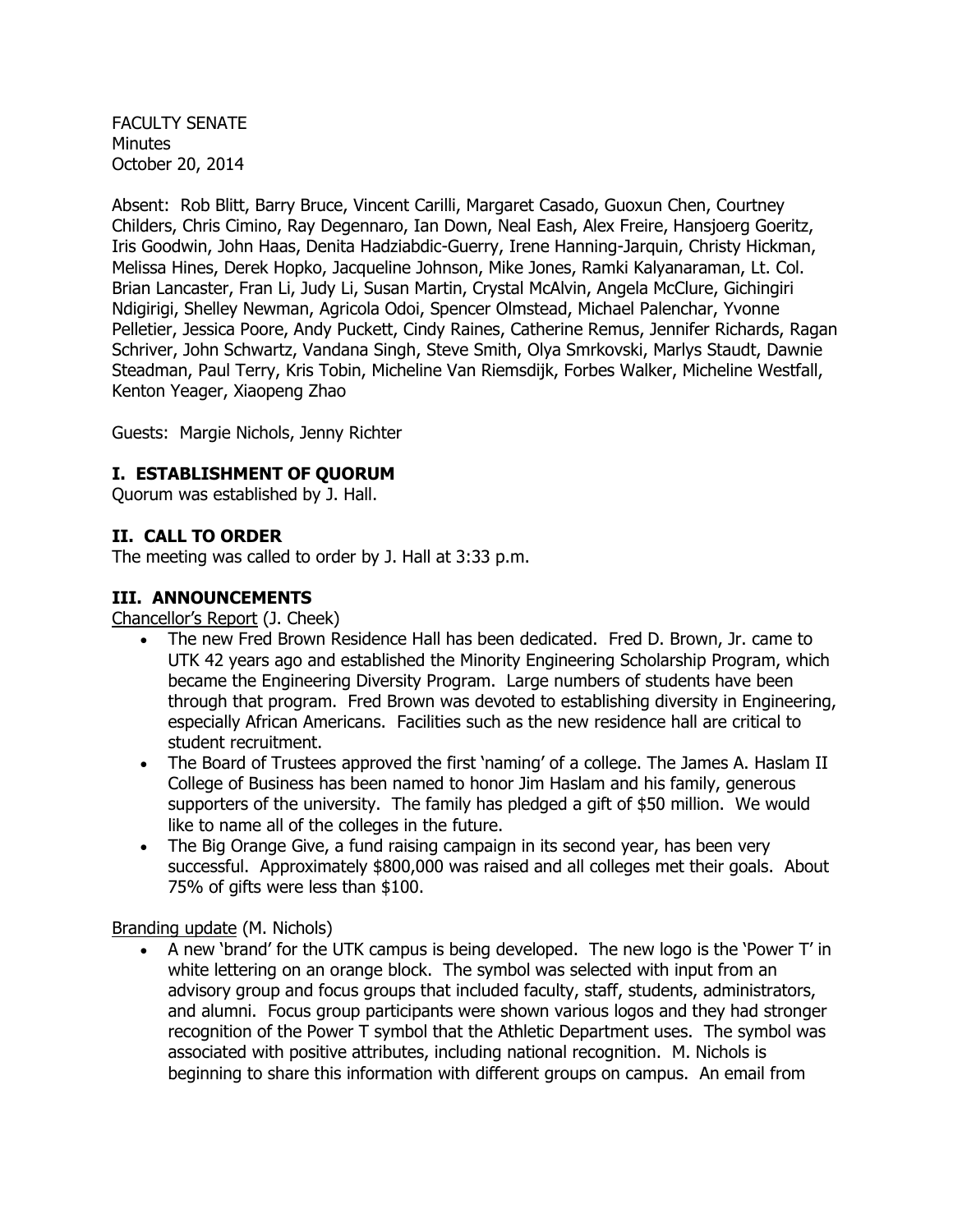Chancellor Cheek will be sent soon. Implementation will take time and the new logo will be rolled out in four blocks.

• Ouestions from Senators followed. D. Fox asked if this was a 'done deal' and M. Nichols responded that it was. Fox indicated that she was in one of those groups and felt that the PowerT was the only option offered. M. Nichols said that before the process, it had been suggested that the PowerT be used as the logo. With the focus groups, they really wanted to know if anyone disliked it strongly. J. Koontz asked if Nichols could address metrics that will be used to determine effectiveness of the new logo. The response was that they had looked at perceptions of the suggested logo (which were positive), and they would follow up after it is rolled out to see if perceptions and attitudes toward UT change. Koontz pointed out that the symbol is closely associated with athletics, and revenue in sports has declined. He added that if sports become more successful, how will you tease out the reputation of the two? Nichols stated that they are tied together, and hopes that all boats rise. She stated that the logo is everywhere, and we should take advantage of it.

# President's Report (J. Hall)

- Ebola Guidelines A handout has been prepared for release.
- Senate committees should review their bylaws, are they too cumbersome? Would less members work? How many tenure track and non-tenure track members would be appropriate? J. Hall reminded committees that minutes of each committee meeting should be posted, and that members should consider virtual meetings to accommodate more members. She urged committees not to wait until the end of the academic year to meet.
- New issues: Personnel benefits may be affected by new court rulings. The Sexual Misconduct and Relationship Violence Policy will affect faculty responsibilities [http://cdn](http://cdn-senate.utk.edu/files/2014/08/Sexual-Misconduct-and-Relationship-Violence-Policy-UTK-4844-5950-8507.pdf)[senate.utk.edu/files/2014/08/Sexual-Misconduct-and-Relationship-Violence-Policy-UTK-](http://cdn-senate.utk.edu/files/2014/08/Sexual-Misconduct-and-Relationship-Violence-Policy-UTK-4844-5950-8507.pdf)[4844-5950-8507.pdf.](http://cdn-senate.utk.edu/files/2014/08/Sexual-Misconduct-and-Relationship-Violence-Policy-UTK-4844-5950-8507.pdf) A follow-up on the Academic Freedom statement approved last spring by Faculty Senate is needed. It is time for a new study on gender equity at the university.
- Faculty lines are important in the face of lack of budget resources; we should support all education in Tennessee.

# **IV. MINUTES OF FACULTY SENATE AND EXECUTIVE COUNCIL**

J. Hall presented the minutes of the Faculty Senate Meeting of September 15, 2014, for approval. J. Deeken made a motion to approve the minutes, D. Harper seconded the motion, and the motion passed. The unapproved minutes of the Faculty Senate Executive Council Meeting of October 6, 2014, have been posted as an informational item.

# **V. MINUTES OF THE GRADUATE AND UNDERGRADUATE COUNCILS**

Minutes of the Undergraduate Council Meeting of September 9, 2014 have been posted for review

[\(http://web.utk.edu/~ugcouncl/public\\_html/docs/minutes/UG%20Council%20Minutes.9.9.2014.](http://web.utk.edu/~ugcouncl/public_html/docs/minutes/UG%20Council%20Minutes.9.9.2014.pdf) [pdf\)](http://web.utk.edu/~ugcouncl/public_html/docs/minutes/UG%20Council%20Minutes.9.9.2014.pdf).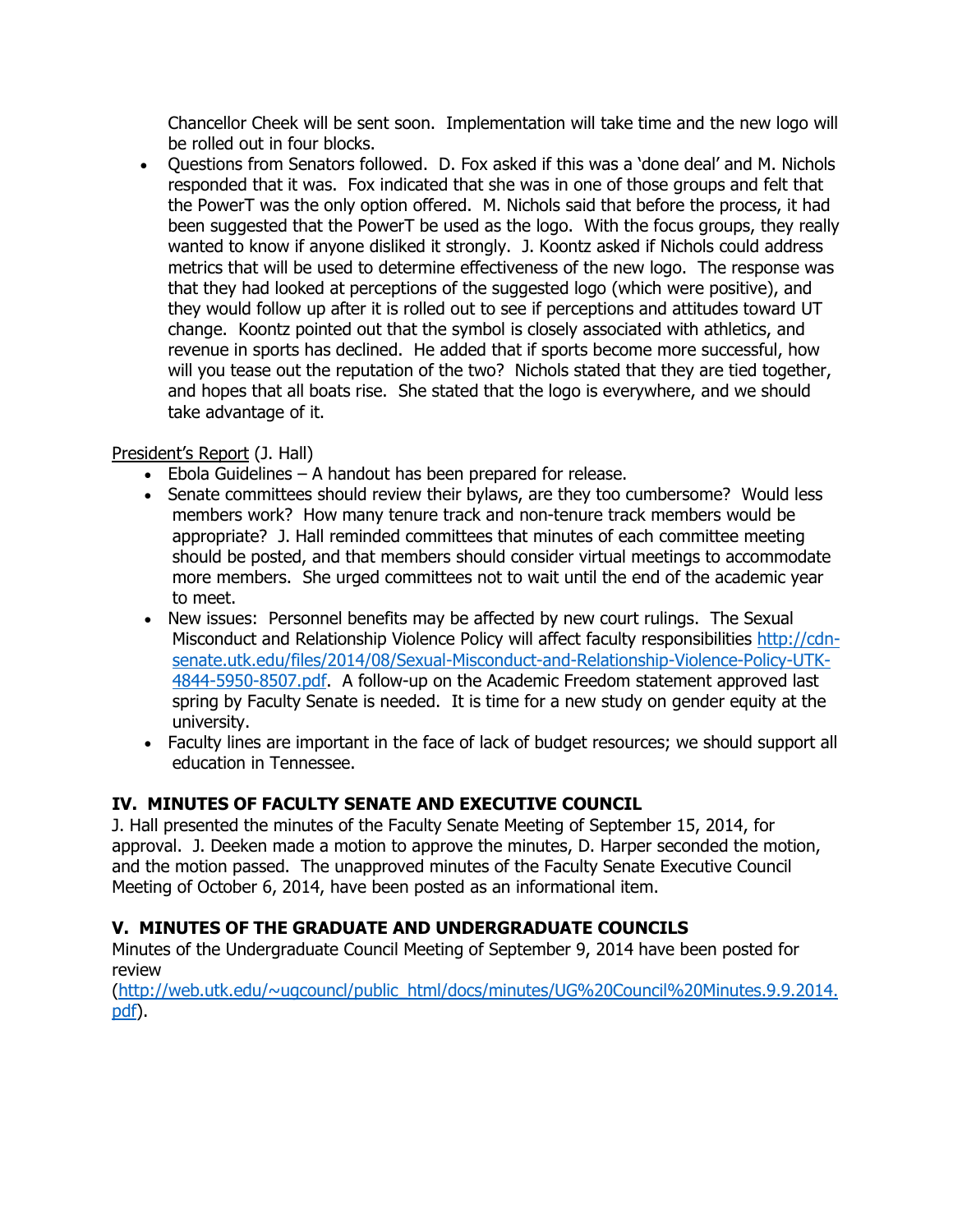## **VI. UNFINISHED BUSINESS**

Bylaws Change for Research Council (for vote) (T. Shepherdson)

T. Shepherdson brought forth a motion for changes to the bylaws of the Research Council. The changes included updating titles of ex-officio members, adding the past-chair as an ex-officio member, new requirement for the position of Chair of Research Council, inclusion of lecturer and clinical instructor in the titles of potential Council members, and clarification of the role of Research Council in providing periodic review of University research centers and units. The suggested changes can be viewed at [http://cdn-senate.utk.edu/wp-](http://cdn-senate.utk.edu/wp-content/blogs.dir/2/files/2013/08/RC-ProposedBylawsChanges-tracked1.pdf)

[content/blogs.dir/2/files/2013/08/RC-ProposedBylawsChanges-tracked1.pdf.](http://cdn-senate.utk.edu/wp-content/blogs.dir/2/files/2013/08/RC-ProposedBylawsChanges-tracked1.pdf) D. Fox offered a friendly amendment to correct minor typos, which was accepted. Shepherdson called for a vote to accept the bylaws changes and the changes were approved.

#### Senate Bylaws Change Regarding Information Officer (for vote) (R. Spirko)

Bylaws amendments related to the Senate Communication Officer included change of the title from Information Officer to Communication Officer, and specific duties of the Officer. The suggested changes are posted at [http://cdn-senate.utk.edu/files/2014/08/communication](http://cdn-senate.utk.edu/files/2014/08/communication-officer-bylaws-changes.pdf)[officer-bylaws-changes.pdf.](http://cdn-senate.utk.edu/files/2014/08/communication-officer-bylaws-changes.pdf) S. Hutson made a motion that the changes to Article IV, Section 5 be accepted as written, M. Collins seconded the motion, and the motion was approved.

### Communications Update Regarding the Website (R. Spirko)

Please bring your ideas and suggestions to him. He is working on determining the best medium to use for communications, such as SharePoint. A new Classroom Search Tool is now available on the web [\(https://oit.utk.edu/instructional/tools/tec/Pages/search.aspx\)](https://oit.utk.edu/instructional/tools/tec/Pages/search.aspx). It includes information about the technology options available in the classroom.

## **VII. REPORTS OF STANDING COMMITTEES**

Undergraduate Council Update (M. Palenchar) There was no report from the Council at this time.

Graduate Council Update (P. Freeland) There was no report from the Council at this time.

### Teaching and Learning Council (J. Richards, report given by J. Hall)

Council was asked by the Provost Office for recommendations for reporting of SAIS departmental means. Council gave three recommendations: 1) Departmental means should be calculated and available to all faculty and administrators. 2) Faculty, administrators, and staff should have userid and password to login for access; this information should not be publically available. 3) Departmental, college, and university means should always include the standard deviation when reported.

M. Collins asked why would we want to have to login for departmental means when individual means are available? The response was that SAIS is changing and it is not a perfect system. M. Breinig asked if students could see departmental means. S. Murphy said that no one has access to departmental means at this time. D. Gardner (Director of the Office of Institutional Research and Assessment (OIRA)), stated that OIRA does not control posting on Tennessee 101, but her office would like to see communication between SAIS and Tennessee 101.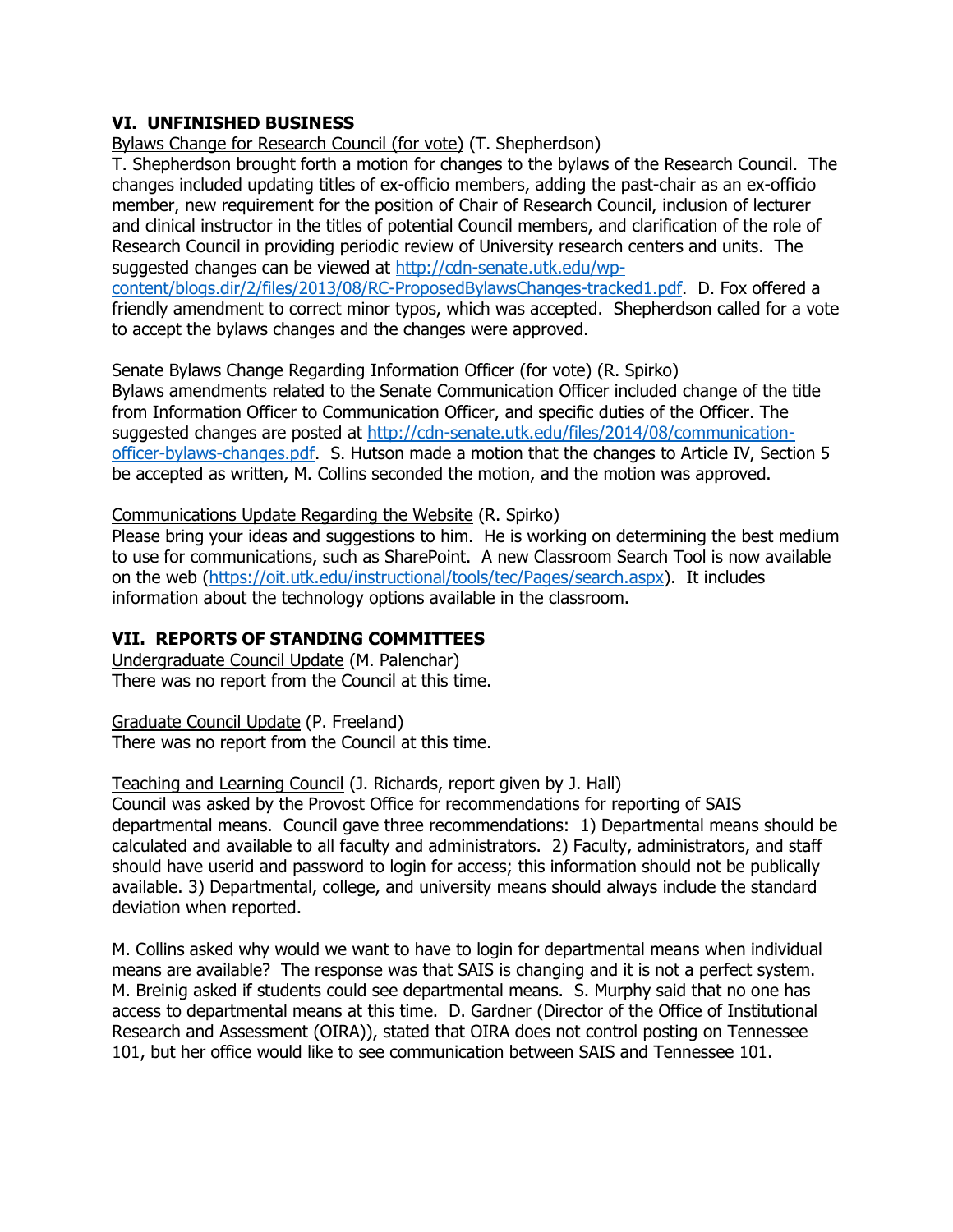## **VIII. NEW BUSINESS AND ANNOUNCEMENTS**

At-large Faculty Executive Committee Members Appointments (J. Hall) Steven Waller and Deborah Baldwin have been appointed as the At-large Faculty Senate Executive Council Members.

### University Faculty Council (C. White)

The UT System will need to make their brand different from UTK and other schools in the system.

Regarding the Sexual Misconduct Policy, the policy developed at UTK will be used by other campuses in the system. We know that underreporting of these acts is a problem, but there is also concern that due process is needed for protection of those who may be falsely accused.

State appropriations have declined to the point that the trajectory over 10 years is a deficit of \$155 million. J. DiPietro has stated that this is not sustainable. We cannot continue to apply short term thinking to long term problems. We need to pay attention to ever expanding programs, return on investment, course demand, and centrality of programs to the university. We need baseline data to do this. We cannot continue to make up the difference for reduced funding from the state. Anthony Haynes from UT Advocacy has stated that too much of what is happening in the state is due to the agendas of out-of-state Super PACS. Names of Faculty Senators will be signed up automatically to receive information from UT Advocacy, but senators can opt out if they choose. Support for the university through UT Advocacy can make a difference. The question was raised about how UT Faculty Senators can get through to legislators? C. White said that we should support UT Advocacy [http://advocacy.tennessee.edu/.](http://advocacy.tennessee.edu/)

Approval of Jennifer Gramling for membership on Faculty Affairs Committee (J. Fowler) A motion to approve J. Gramling as a member of the Faculty Affairs Committee was brought forward from the committee, and the motion was approved.

Presentation on Interim Policy on Sexual Misconduct and Relationship Violence by Jenny Richter, Chair of the Task Force

- J. Richter indicated that she first worked at UT with students (Student Conduct) who had accused others of sexual misconduct. There are always two parties, both the victim and the accused are entitled to fairness.
- The issue comes down to whether consent was given. Sometimes alcohol is involved. There have been many discussions on the task force and at other universities on the meaning of consent.
- In 2011, policies and procedures were prescribed by the Office of Civil Rights, but they do not fit all campus environments.
- Campus Save Act and the White House became involved and a summit was held on the issue this past summer. The groups involved do not always agree.
- Various campus groups have been looking at this for several months. It started with creation of a website to provide information. An interim policy was developed and approved by Chancellor Cheek. A large task force is now working on this policy. Open meetings are held and the meeting schedule is published.
- The policy must define which employees a student may go to for reporting  $-$  these employees are termed 'responsible employees'. The policy addresses how 'responsible